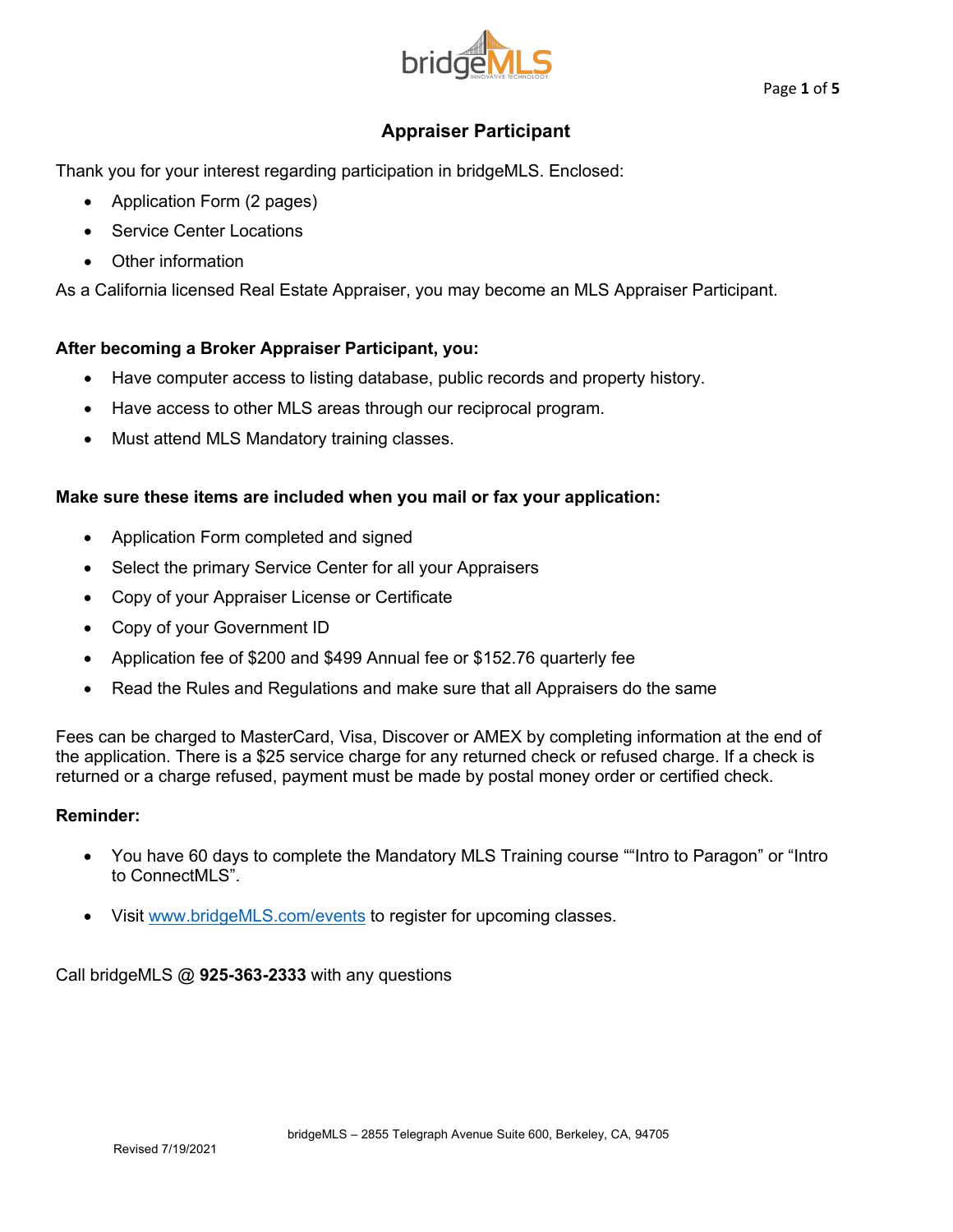

# **Appraiser Participant**

Service Centers for bridgeMLS are in Alameda and Contra Costa Counties. Appraiser Participants select a Service Center for all their Appraisers in an office location.

#### **The Service Centers:**

- Assist with completing MLS application forms.
- Process applications for MLS Subscribers and Appraiser Participants.
- Collect fees for MLS Subscriptions, Reciprocal Listings, Staff Loaded Listings and other MLS fees.
- Provide MLS Starter Kits (MLS Instructions, Profile Sheets, MLS Rules, etc.) to new MLS Subscribers and Appraiser Participants.
- Stock copies of bridgeMLS Rules and other MLS information.

Return the completed and signed form, a copy of your appraiser license, a copy of your Government ID, and credit card authorization form, to the Primary Service Center.

# **Service Center Locations**



*Antioch*

Delta Association of REALTORS®

3428 Hillcrest Ave. Ste. 200 Antioch, CA 94531 **P: 925 757-8283 F: 925 757-8393**



#### *Berkeley*

Bridge Association of REALTORS®

2855 Telegraph Ave. Ste. 600 Berkeley, CA 94705 **P: 510 848-4288 F: 510 848-2439**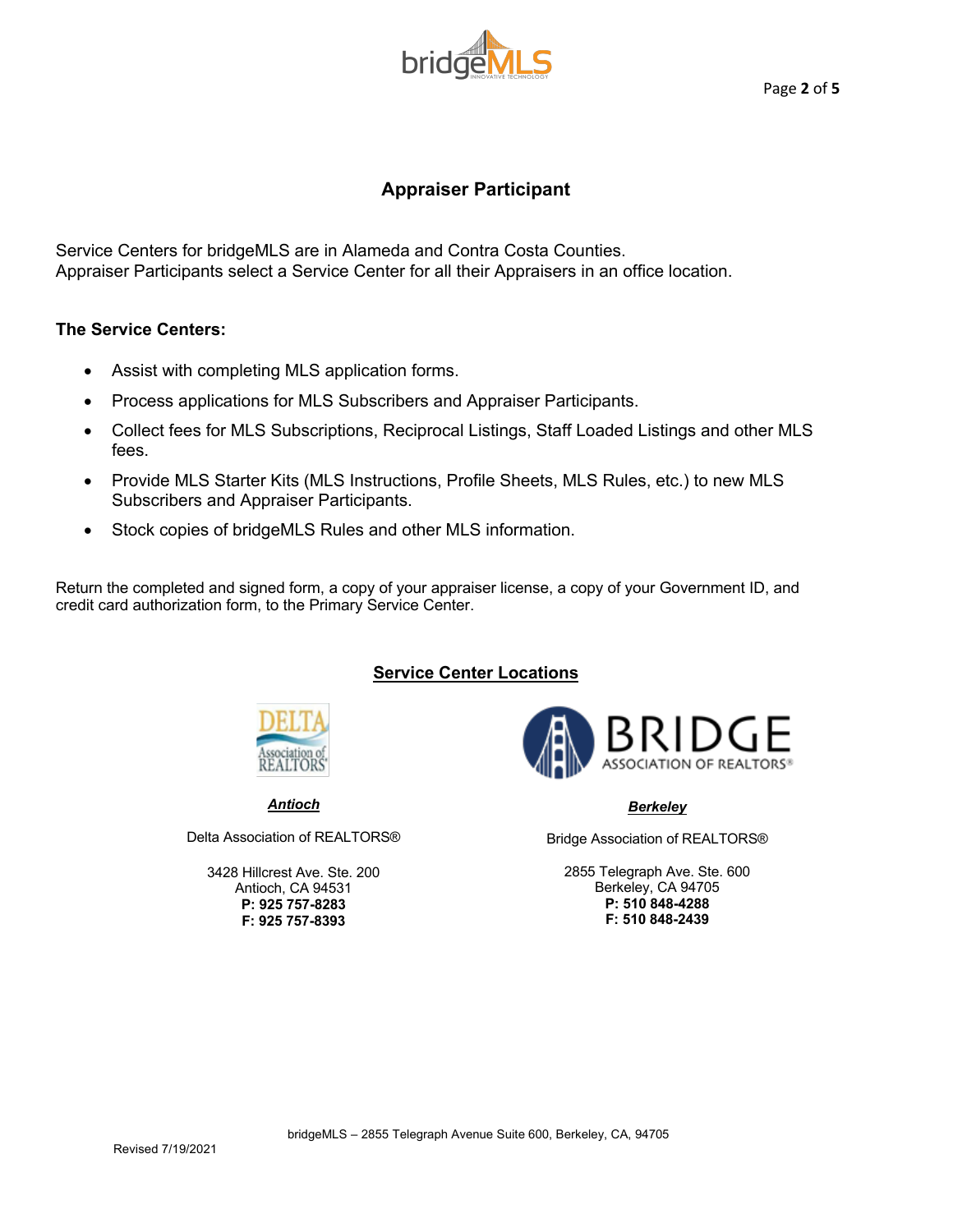

# **Appraiser Participant**

I am a Licensed Real Estate Appraiser under California Law, and I hereby apply for participation in the multiple listing services of bridgeMLS.

| <b>Please Print Clearly</b> |                                                                                                                                                                                                                                                                                                                                                                                                                                                                      |                |  |                     |                          |
|-----------------------------|----------------------------------------------------------------------------------------------------------------------------------------------------------------------------------------------------------------------------------------------------------------------------------------------------------------------------------------------------------------------------------------------------------------------------------------------------------------------|----------------|--|---------------------|--------------------------|
| 1.                          | <b>Primary Service Center:</b>                                                                                                                                                                                                                                                                                                                                                                                                                                       | $\Box$ Antioch |  | $\bigcirc$ Berkeley |                          |
| 2.                          | Company Name (Must have proof of Valid DBA): ___________________________________                                                                                                                                                                                                                                                                                                                                                                                     |                |  |                     |                          |
|                             |                                                                                                                                                                                                                                                                                                                                                                                                                                                                      |                |  |                     |                          |
|                             |                                                                                                                                                                                                                                                                                                                                                                                                                                                                      |                |  |                     |                          |
| 3.                          |                                                                                                                                                                                                                                                                                                                                                                                                                                                                      |                |  |                     |                          |
| 4.                          | Company Fax: National Company Fax: National Company Fax: National Company Fax: National Company of the Company Company of the Company of the Company Company of the Company of the Company of the Company of the Company of th                                                                                                                                                                                                                                       |                |  |                     |                          |
| 5.                          | Your Name (as it appears on Appraiser License):                                                                                                                                                                                                                                                                                                                                                                                                                      |                |  |                     |                          |
|                             |                                                                                                                                                                                                                                                                                                                                                                                                                                                                      |                |  |                     |                          |
|                             |                                                                                                                                                                                                                                                                                                                                                                                                                                                                      |                |  |                     |                          |
|                             |                                                                                                                                                                                                                                                                                                                                                                                                                                                                      |                |  |                     |                          |
|                             | 6. Cell Phone: <u>_______________________________</u>                                                                                                                                                                                                                                                                                                                                                                                                                |                |  |                     | Home Fax / Pager Number: |
|                             | Allow text messages from bridgeMLS (Msg and data rates may apply): ( ) Yes ( ) No                                                                                                                                                                                                                                                                                                                                                                                    |                |  |                     |                          |
| $7_{\cdot}$                 | Office of Real Estate Appraisers (OREA) License Number: ________________________                                                                                                                                                                                                                                                                                                                                                                                     |                |  |                     |                          |
| 8.                          | OREA License Expiration Date: Manual According to the According of the According of the According of the According of the According of the According of the According of the According of the According of the According of th                                                                                                                                                                                                                                       |                |  |                     |                          |
|                             | 9. Type of Appraiser License: $\Box$ Residential $\Box$ Certified Residential                                                                                                                                                                                                                                                                                                                                                                                        |                |  |                     | □ Certified General      |
|                             | 10. E-mail address: __________                                                                                                                                                                                                                                                                                                                                                                                                                                       |                |  |                     |                          |
|                             | Receiving communication preference from bridgeMLS: O Email Only ( Text Only C Both Email & Text                                                                                                                                                                                                                                                                                                                                                                      |                |  |                     |                          |
|                             | Please sign here, thereby giving bridgeMLS permission to send important communication regarding the MLS<br>to your email address above. bridgeMLS will never sell or use this email address for any other purpose than to                                                                                                                                                                                                                                            |                |  |                     |                          |
|                             | 11. Do you belong to an Association of REALTORS®?                                                                                                                                                                                                                                                                                                                                                                                                                    |                |  |                     |                          |
|                             | $\Box$ Yes.                                                                                                                                                                                                                                                                                                                                                                                                                                                          |                |  |                     |                          |
|                             | 12. No Refund: I understand that if this application is canceled or withdrawn I will not be entitled to a refund.                                                                                                                                                                                                                                                                                                                                                    |                |  |                     |                          |
|                             | <u>Initial:</u><br>13. I understand I am required to submit a copy of my real estate license as a condition of subscribership                                                                                                                                                                                                                                                                                                                                        |                |  |                     |                          |
|                             | <u>Initial:_________</u><br>14. I acknowledge receipt of a copy of the Rules and Regulations of the bridgeMLS and agree to abide by such<br>Rule and Regulations as they exist and as they may from time-to-time be amended.<br>Initial: <b>with a common contract of the common contract of the contract of the contract of the contract of the contract of the contract of the contract of the contract of the contract of the contract of the contract of the</b> |                |  |                     |                          |
| Service Center Use Only     |                                                                                                                                                                                                                                                                                                                                                                                                                                                                      |                |  |                     |                          |
|                             | Appraiser Code <u>experience</u> and the contract of the contract of the contract of the contract of the contract of the contract of the contract of the contract of the contract of the contract of the contract of the contract o                                                                                                                                                                                                                                  |                |  |                     |                          |

bridgeMLS – 2855 Telegraph Avenue Suite 600, Berkeley, CA, 94705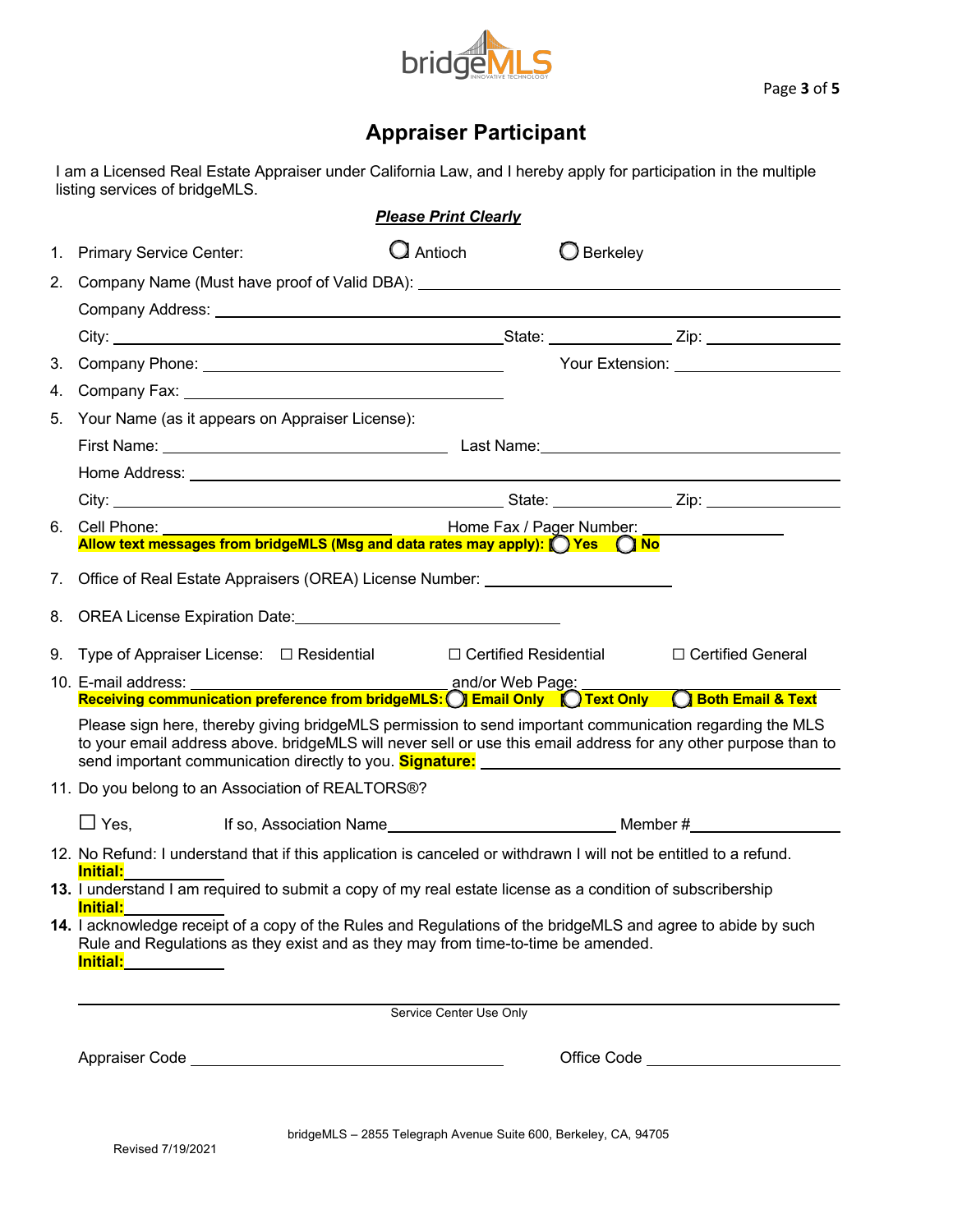

- 15. I understand that Appraiser Participants who are not members of an Association of REALTORS® are not entitled to use the term REALTOR®, non-member Appraiser Participants pay the same MLS fees and costs as are paid by Appraiser Participants (REALTOR® members and non-REALTOR® members) and must abide by the Rules and Regulations of bridgeMLS as adopted or amended from time-to-time. This includes the participation in a hearing due to violations of the bridgeMLS Rules and also the duty to arbitrate business disputes with other Appraiser Participants. Non-member Appraiser Participants are not entitled to vote; to serve as an officer or director; or on any committee; to receive discounts on any REALTOR® Association services that are not part of bridgeMLS or to participate in or have a voice in the administration of bridgeMLS.
- 16. I acknowledge that by participating in bridgeMLS, I am obligated to arbitrate disputes submitted by other MLS Appraiser Participants and Subscribers and agree to abide by the decision.
- 17. ARBITRATION AGREEMENT:

a. I hereby agree for myself and the company for which I act, to settle all disputes with any member of the bridgeMLS through binding arbitration conducted by any member of the California Association of REALTORS® in accordance with its rules and regulations or any client covered by the bridgeMLS Rules.

b. Further, I agree to settle all disputes with any other MLS Appraiser Participant of the bridgeMLS or any other MLS Subscriber of the bridgeMLS, or any other MLS Broker Participant of MLS Subscriber of a MLS which shares a common database with the bridgeMLS through a Regional or Reciprocal Agreement, through binding arbitration to be conducted in accordance with the bridgeMLS Rules.

- 18. AUTHORIZATION TO RELEASE AND USE INFORMATION AND WAIVER: I authorize bridgeMLS or its representatives to verify any information in this application including contacting any MLS, the DRE, or current or past Appraiser or business associates. I further authorize any MLS in which I have been a member or MLS Appraiser Participant or MLS Subscriber to release all membership and disciplinary records to the bridgeMLS. I further authorize the bridgeMLS to use this information in determining future disciplinary sanctions. I waive any cause of action including, but not limited to, slander, libel, or defamation of character resulting from such verification, evaluation or other processing of this application or use of the information gathered by bridgeMLS, California Association of REALTORS®, National Association or REALTORS®, their Appraisers, employees, committees or members.
- 19. By becoming and remaining an MLS Appraiser Participant, I agree to abide by the Constitution, Bylaws, Code of Ethics and any other rule as from time to time amended of the National Association of REALTORS®, California Association of REALTORS®, and bridgeMLS.
- 20. I understand and agree that by becoming and remaining a MLS Appraiser Participant or MLS Subscriber to the bridgeMLS, I agree to abide by the bridgeMLS Rules, as from time to time amended, including but not limited to the following:
	- a. I agree not to use the bridgeMLS data for any purpose other than to market property or support market valuations or appraisals as specifically set forth in the rules.